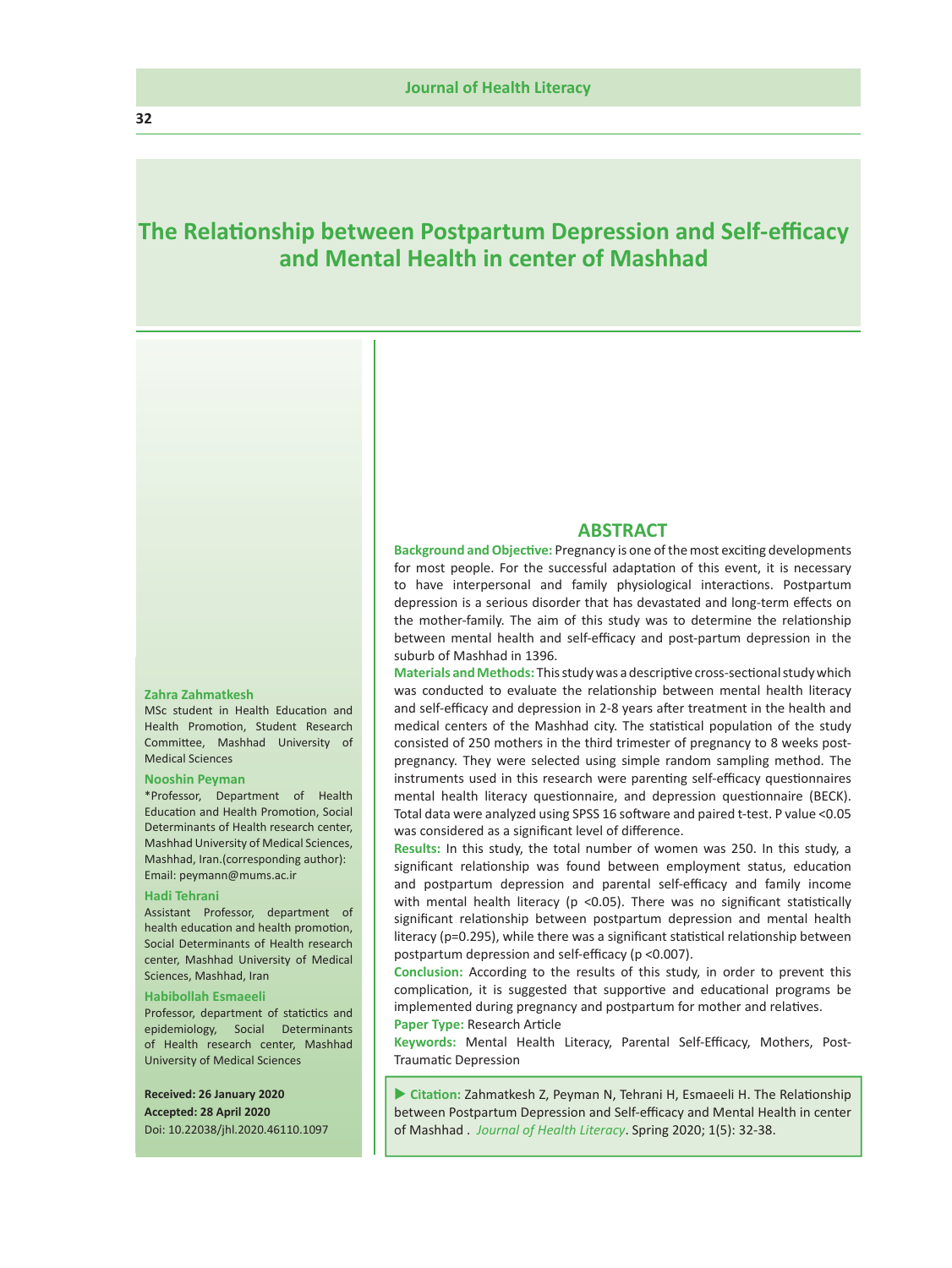33

### **Introduction**

The postpartum period is so stressful that it can cause a new mental disorder, relapse or exacerbation of a mental disorder. Postpartum depression is a common and treatable serious problem with widespread effects on the mother and family (1). Postpartum depression is characterized by sadness, inability to enjoy, irritability, anger, and self-esteem. (2). Depression is one of the most common mental illnesses in different societies and is predicted to be the second most prevalent after cardiovascular disease in 2020. The prevalence of depression in the population as a whole is 20-13% and is more common in low socioeconomic groups and people with no effective interpersonal relationships (3).

A study by Bagherzadeh et al. In Bushehr showed that 15.5% had postpartum depression and there was no statistically significant relationship between their demographic characteristics (4).In a governmental study and colleagues' postpartum self-efficacy is an important factor in the relationship between mother and child and plays an important role in promoting child mental health and is likely to affect maternal health, infant development, and postpartum depression (5).

Self-efficacy was first introduced by Bandura in 1997 (6). Self-efficacy involves assessing one's ability to cope with stressful situations and to perform essential behaviors. One of the most stressful situations for women is during childbirth. Understanding self-efficacy before an event predicts whether individuals will attempt to cope with the situation and how long this effort will continue, which can be examined in two ways: expectation of outcome and expectation of self-efficacy (7). Outcome expectancy refers to one's belief that a particular behavior will lead to a particular outcome, while self-efficacy

expects one's beliefs about one's ability to successfully perform a particular behavior under certain conditions and the degree of control over the condition (8). In the process of changing behavior, promoting self-efficacy is very important. Repeating the operation, simplifying and dividing a task into small steps can make the individual self-sufficient in each step of the task and ultimately lead to complete self-efficacy (9).

Negative emotions such as fear, anxiety, stress, and depression cause individuals to underestimate their abilities when performing their duties, which efficacy also causes mental states such as fatigue, critical and consequently limited crisis, and in cases of poor management, it becomes a There is a prolonged crisis that puts a lot of stress on the mother and her surroundings (10). Thorsteinsson research on postpartum women has shown that mental health literacy is directly related to the reduction of postpartum depression (11). is a concept of low self-efficacy and low selfanger, and suffering (10). Pregnancy is a

Mental health literacy is seen as one of the most important determinants of mental illness, and it is awareness and attitude about mental disorders in a way that helps one to understand, manage and control mental illness (12). Mental health includes a set of interconnected components: the ability to recognize disorders to help facilitate the dynamic process, professional knowledge of available help, knowledge of effective self-help methods, and knowledge of self-help and early support of others, and how-to Mental disorders should be avoided (Health and Services 2000). The prevalence of mental illnesses that affect the quality of life of individuals and communities worldwide is increasing (WHO). On the other hand, the level of mental health in Iran and the world is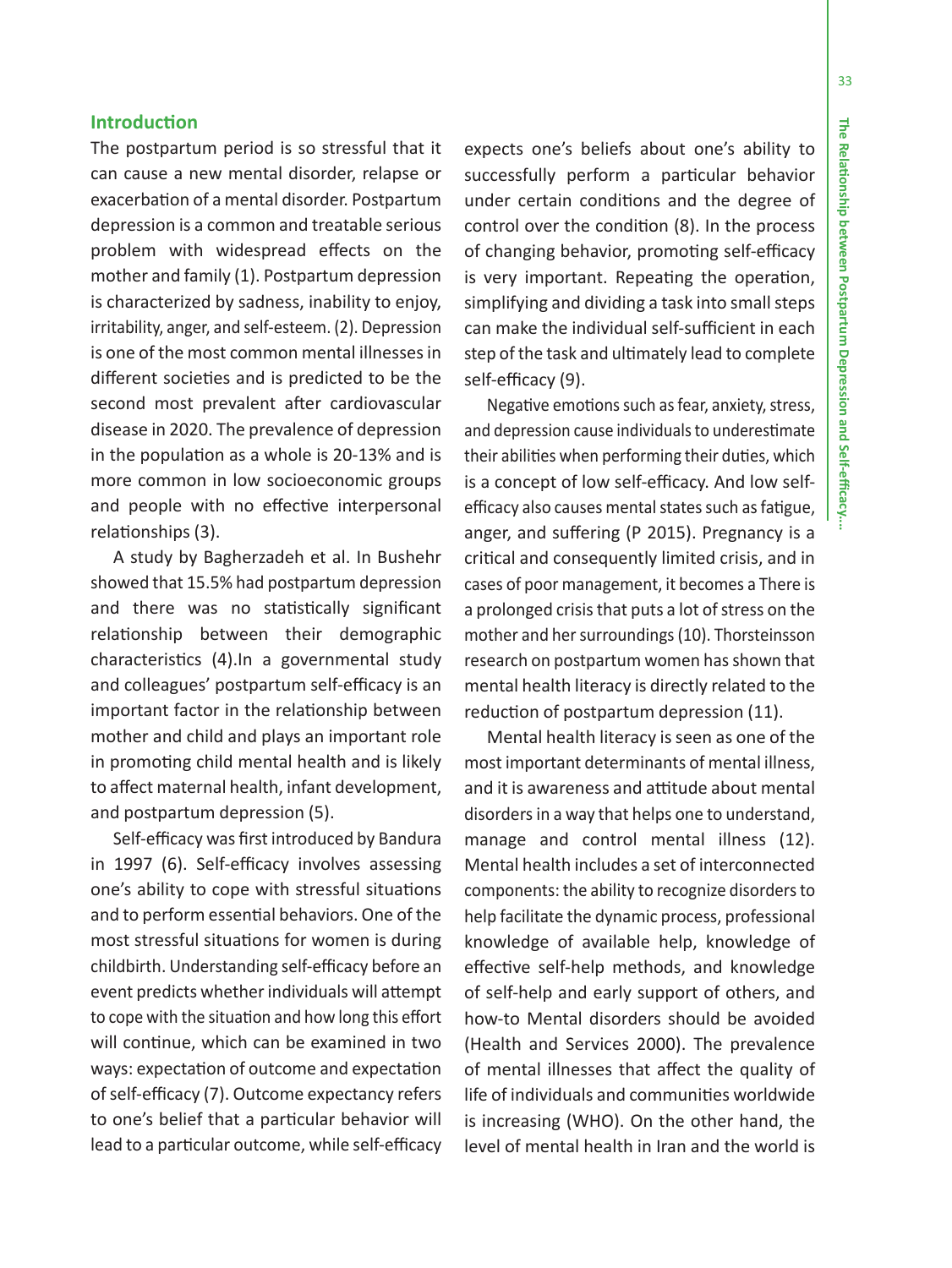low (12-15). Since perceived self-efficacy is an important component of one's performance, it acts as an independent part of the core skills and beliefs of individuals about their abilities to generate the motivation, cognitive resources, and actions required to exercise control over given events. A study by Patricia II on postpartum women confirms that self-efficacy reduces mental illnesses such as postpartum depression (16).

Therefore, as an effective and efficient force, women play an important role in educating and raising awareness at the family and community level, and with regard to the high prevalence of postpartum depression disorder and traumas to mother and infant and existence Contrary to the results of previous research reported in this regard, this study aimed to determine the relationship between self-efficacy, postpartum depression and mental health literacy.

## **Materials and Methods**

This is a descriptive-analytic study that the study population included pregnant women in the third trimester of pregnancy in Mashhad in 1396.

 In this study, sample size was calculated based on depression ratio 0.33% with 95% confidence and 6% accuracy 235 samples and finally 250 people were studied in this study. Inclusion criteria were: residence in the study area, women in the third trimester of pregnancy and personal consent to participate in the study.

At first, the list of eligible mothers was prepared in coordination with the health authorities, and then the names of mothers who did not consent to study were removed from the list. Finally, 250 mothers were selected through cluster sampling from 5 health centers under cover of Mashhad province. Were. Each center was considered as a cluster and then 50 individuals from the center were included in the study. After qualifying the mothers, the study was contacted and invited to participate in the study.

The parenting self-efficacy questionnaire was used to measure self-efficacy. The questionnaire consists of 10 questions and the answer to this questionnaire is scored on a seven-point Likert scale from 1 to 7. The highest score is 70 and the lowest score is 10, which is considered low (10 to 20), moderate (20 to 40) and high (above 40) at three levels of parenting self-efficacy. Domka et al. (1996) reported the internal consistency of this questionnaire with a 70% Cronbach's alpha coefficient. Talie (2010) assessed the Cronbach's alpha coefficient as 70% and validity of the questionnaire (17).

Mental Health Questionnaire was used to measure the mental health questionnaire. Feyri et al., Which was reported to be 0.83 for internal consistency. The final structural questionnaire consisted of two parts. The first part deals with health literacy and consists of 28 main questions on "cognition" of the disorder "(1 question)," intention to seek help and perceived barriers "(6 questions)," belief in interventions "(7 questions). ), "Beliefs about prevention" (1 question), "Gender attitudes and social isolation" (3 questions), "Mental exposure disorders" (6 questions), "Campaign and media effects" (3 questions) and " Service delivery "(1 question).

Beck Depression Inventory was used to measure the depression of pregnant mothers. This questionnaire was validated by Moloodi and colleagues on 354 subjects (18). The Beck Depression Inventory is a 21-item questionnaire based on symptoms of depressive disorder and symptoms such as sadness, skepticism, feeling of failure, dissatisfaction, guilt, expecting punishment, self-loathing, self-accusation, suicidal thoughts, crying, restlessness, withdrawal. It assesses social adjustment, indecision, body image perception, difficulty working, insomnia, fatigue, appetite change, body weight loss,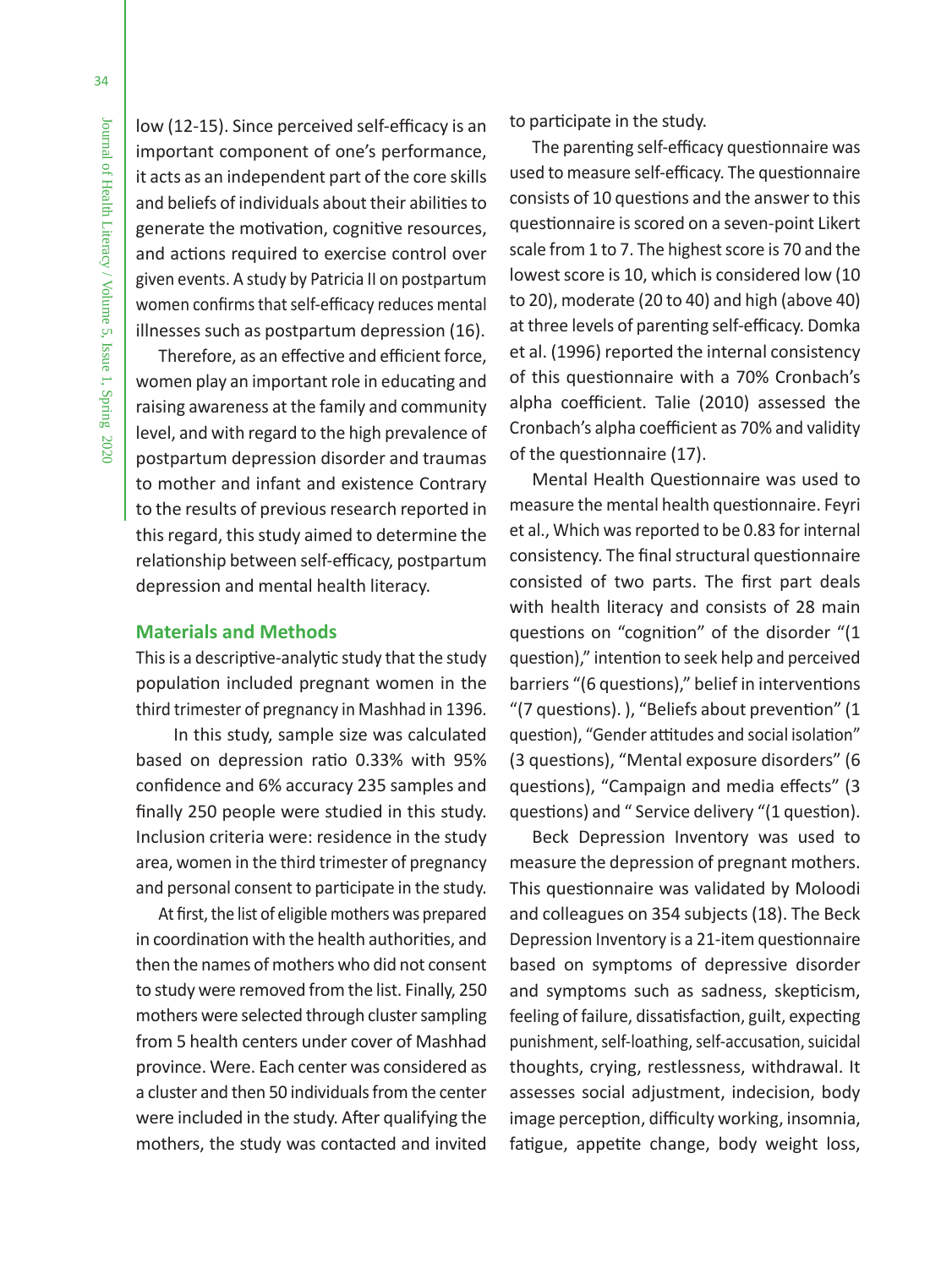mental activity, and decreased sexual interest. The test questions are scored on a four-point scale from zero to zero / between scores of 13 mild depression, 19-14 mild depression, and 60-20 severe depression.

Data were analyzed by SPSS software (version 16) and t-test and Mann-Whitney test. P <0.05 was considered as the level of significance. Ethical considerations, including informed consent from women, explanation of research objectives, and the principle of confidentiality of information were respected in this study and approved by the Ethics Committee of Mashhad University of Medical Sciences.

# **Results**

In this study, the total number of women was 250 and their average age was 27.43 years. Eighty-five percent of them had Low income and 41 percent of them had a High school degree Education and family history (p <0.001) were significantly associated with postpartum depression. (table 1)

| Table 1: statues of mental health literacy, postpartum depression and |                                                |  |  |
|-----------------------------------------------------------------------|------------------------------------------------|--|--|
|                                                                       | self-efficacy according to demographic factors |  |  |

| Variable              |               | <b>Mental health literacy</b><br>N (%) |                  | Postpartum<br><b>Depression</b> |                 | Self-efficacy |                          |       |
|-----------------------|---------------|----------------------------------------|------------------|---------------------------------|-----------------|---------------|--------------------------|-------|
|                       |               |                                        | Mean ± SD        | $P*$                            | Mean ± SD       | P             | Mean ± SD                | P     |
| Employment<br>status  | Employed      | 48(19.2)                               | 56.46±3.27       | 0.041                           | 21.49±6.01      | 0.086         | 36.75±8.03<br>36.75±8.03 | 0.561 |
|                       | Housekeeper   | 202(80.8)                              | 70.51±10.70      |                                 | $17.59 \pm 7.9$ |               | 37.46±7.60               |       |
| education             | High school   | 103(41.2)                              | 61.73±2.50       |                                 | 17.28±6.91      | < 0.001       | 39.64±8.14               | 0.003 |
|                       | Diploma       | 97(38.8)                               | 65.20±2.50       | < 0.001                         | 15.17±4.91      |               | 36.71±4.25               |       |
|                       | Graduated     | 50(20.0)                               | 37.11±2.40       |                                 | 22.57±12.39     |               | 33.89±10.13              |       |
| income                | Low income    | 143(57.2)                              | $41.63 \pm 2.32$ | 0.019                           | 17.56±5.94      | 0.38          | 38.76±6.37               |       |
|                       | Medium income | 81(32.4)                               | 35.70±4.20       |                                 | 34.50±3.85      |               | 71.27±12.40 0.003        |       |
|                       | High income   | 26(10.4)                               | 38.2±0.00        |                                 | 22.75±4.03      |               | 31.77±2.53               |       |
| Number of<br>children | Single child  | 161(64.4)                              | 60.00±2.35       | 0.229                           | 17.85±9.18      | 0.50          | 38.73±8.10               | 0.001 |
|                       | Without child | 89(35.6)                               | 33.83±2.43       |                                 | 19.24±8.03      |               | 34.77±8.20               |       |
| Disease history       | Yes           | 30(12.0)                               | 52.00±2.62       | 0.006                           | 19.96±8.20      | 0.54          | 37.00±5.20               | 0.90  |
|                       | <b>No</b>     | 220(88.0)                              | 51.00±2.34       |                                 | 18.13±4.16      |               | 37.00±7.90               |       |
| Family history        | Yes           | 30(18.0)                               | 54.00±2.39       | 0.79                            | 31.50±3.90      | 0.001         | 36.00±4.50               | 0.52  |
|                       | <b>No</b>     | 220(82.0)                              | 52.00±2.37       |                                 | 16.60±8.90      |               | 37.00±5.15               |       |

Spearman correlation test was used to investigate the relationship between two variables of postpartum depression and mental health literacy. There was no significant relationship between these two variables (P <0.29) and also the relationship between two variables

of postpartum depression and Self-efficacy was evaluated and there was a statistically significant relationship between these two variables according to P-value (0.007).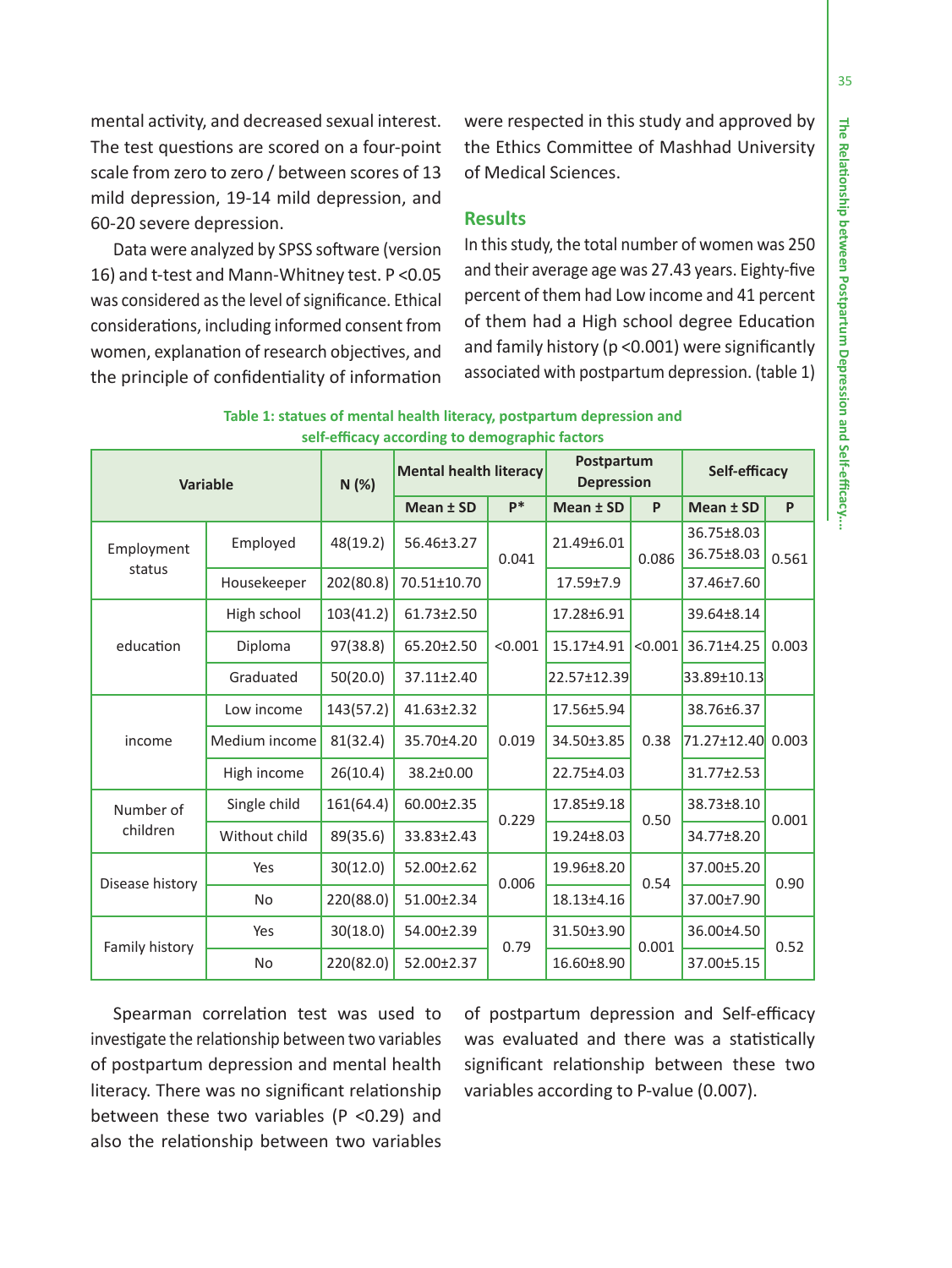| Table 2: relation between mental health literacy. self- |
|---------------------------------------------------------|
| efficacy and postpartum depression in Mashhad           |
| cuburhan woman                                          |

| suburban women            |                                  |                             |                            |  |  |  |
|---------------------------|----------------------------------|-----------------------------|----------------------------|--|--|--|
| variables                 | <b>Mental health</b><br>literacy | Self-efficacy               | Postpartum<br>depression   |  |  |  |
| Mental health<br>literacy |                                  | $Rs = 0.174$<br>$P = 0.997$ | $Rs = 0.876$<br>$P=0.998$  |  |  |  |
| Self-efficacy             | $Rs = 0.114$<br>$P = 0.072$      | 1                           | $Rs = -0.172$<br>$P=0.007$ |  |  |  |

Correlation test and linear regression test for relationship between health literacy and postpartum depression show that Self-efficacy not found and no linear relationship between them ( $p = 0.997$ ). results of linear regression

analysis show that 1.2% of Mental health literacy predicted by Self-efficacy and Postpartum depression. (table 3).

**Table 3: relationship between mental health literacy and** 

| postpartum depression        |                          |                         |                         |                |  |  |
|------------------------------|--------------------------|-------------------------|-------------------------|----------------|--|--|
| <b>Dependent</b><br>variable | independent<br>variable  | <b>Standard</b><br>beta | P                       | R <sub>2</sub> |  |  |
| Mental health<br>literacy    | Self-efficacy            | 0.73                    | 0.127<br>0.012<br>0.182 |                |  |  |
|                              | Postpartum<br>depression | 0.638                   |                         |                |  |  |

The results showed that there was a significant positive correlation between mental health literacy and self-efficacy in women with postpartum depression. (table 4).

|                           |           | frequency               | <b>Mental health</b><br>literacy | Self-efficacy | <b>Correlation</b>        |
|---------------------------|-----------|-------------------------|----------------------------------|---------------|---------------------------|
| Postpartum depression     | Yes       | 68                      | 242.24±35.37                     | 37.32±8.54    | $R = 0.354$<br>$P=0.003$  |
|                           | <b>No</b> | 82                      | 236.26±57.12                     | 39.14±6.20    | $R = 0.023$<br>$P = 0.75$ |
| Independent T-test result |           | $T = 0.74$<br>P < 0.046 | $T = 6.4$<br>P < 0.001           |               |                           |

**Table 4: comparison of Mean of mental health literacy and self-efficacy according to depression levels**

# **Discussion**

Postpartum depression is highly prevalent among postpartum women. Mothers who, despite having a pregnancy and enduring postpartum pain or postpartum problems, despite having a healthy baby, do not enjoy life as they should and live with a negative feeling. This disrupts the mother-child relationship as well as the spouse and family and does not allow them to experience happy days. Findings showed that there was a significant relationship between self-efficacy and postpartum depression. This means that with the improvement of self-efficacy skill, postpartum depression decreases which this difference was statistically significant and the findings of this study are in line with the results of several researches which show that the promotion of self-efficacy skill is effective in

reducing postpartum depression. In Iran, it is also in line with the results of a study conducted by Fathi et al in mothers referring to postpartum depression health centers in Bonab (19). Similar research by LashkariPoor et al, Mothers in Zahedan showed that there was a significant relationship between prevalence of depression and type of delivery, maternal age, unwanted gender of parents, level of education, previous history of maternal depression, previous history of psychiatry and use of psychotropic drugs in mother. (20).

Numerous studies have been conducted on samples with different conditions such as people with disabilities, pregnant women, anxiety, eating disorder, marital problems, and mood disorder. Similar results were obtained and the results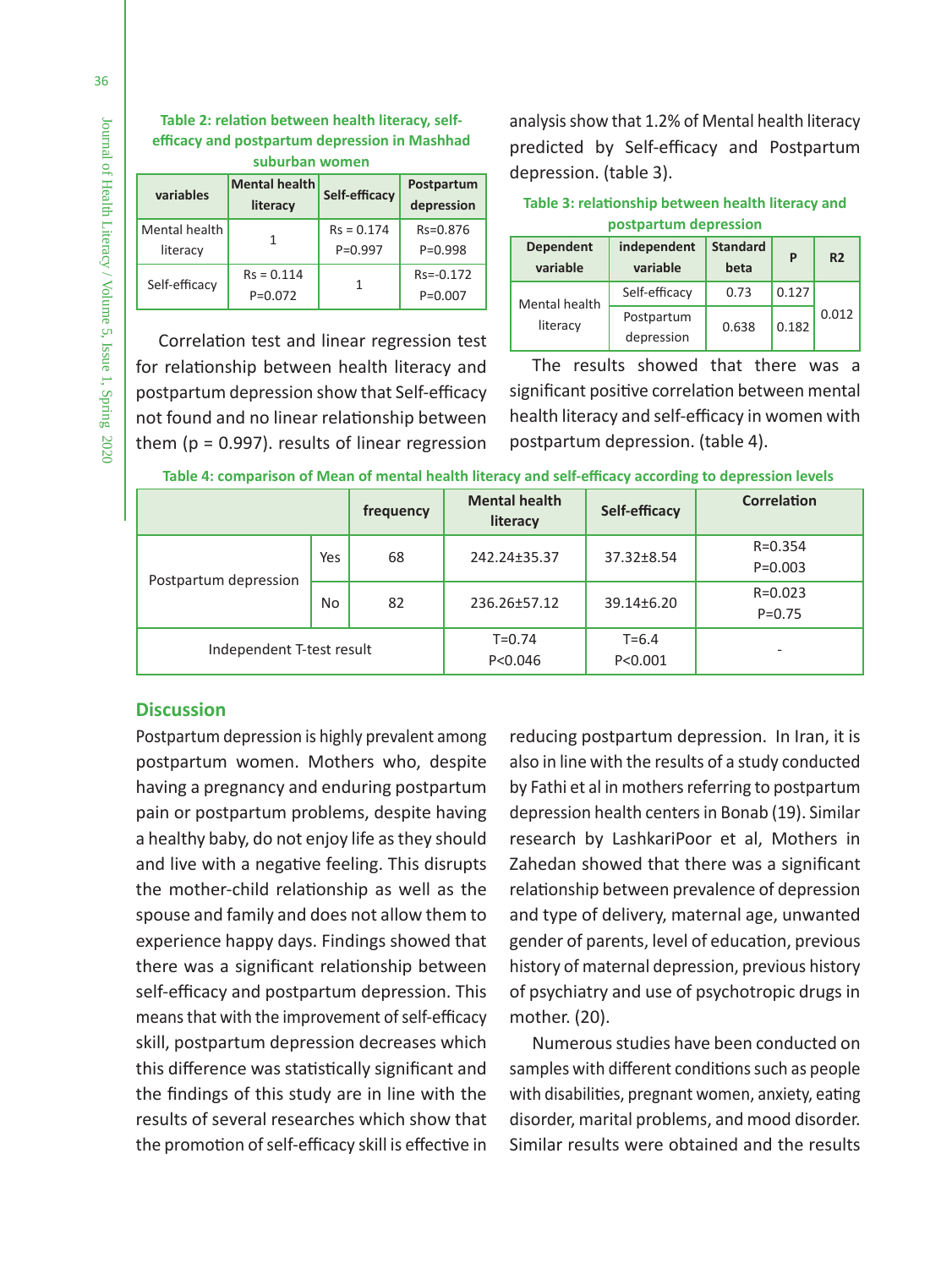showed the effect of parental self-efficacy skill on postpartum depression. Numerous studies have been conducted in Iran and other countries that support the improvement of assertive behavior and other maternal mental health indicators by increasing self-efficacy skills. (21-23)

While there was no significant relationship between mental health literacy and postpartum depression in this study, the results of a study conducted by Sarah Guy in 2014 on the relationship between mental health literacy and postpartum depression are inconsistent with the low sample size and primiparous mothers in this study (22). This may be due to the low sample size and education level of adolescents.

 In this study, employment status was correlated with mental health, education, and family income with mental health and selfefficacy, the results of which were in line with the research by Hosseini et al.

### **Conclusion**

The cause of postpartum depression can be considered a set of risk factors that make women vulnerable to postpartum depression. Therefore, it is suggested that while determining the risk factors, the severity of postpartum depression should be considered in terms of risk factors. In general, it can be said that pregnancy is a vulnerable period for postpartum depression and women are at higher risk for postpartum depression despite depression. Therefore, by examining the prenatal mental health, it identified High risk pregnant women. One of the limitations of the present study is the lack of review of the history of stressful events, or lack of social support and feeling of childcare in the subjects, which are related to postpartum depression, which have been studied in different studies in the previous period. Of childbirth - is reported then necessary. According to the results of this study, it is necessary to screen all postpartum

women for postpartum depression in order to prevent the consequences of not diagnosing the disease in time in lactating women.

**Competing interests:** The authors declare that they have no competing interests.

**Funding:** No financial support was received for this study.

**Acknowledgment:** Here, we would like to thank all the women who participated in the study, the staff of the health centers covered by Mashhad University of Medical Sciences, the Health Assistant who contributed to this study.

### **References**

- 1- Castañón C, Pinto J. Use of the Edinburgh Postnatal Depression Scale to detect postpartum depression. Revista médica de Chile. 2008;136(7):851-8.
- 2- Tannous L, Gigante LP, Fuchs SC, Busnello ED. Postnatal depression in Southern Brazil: prevalence and its demographic and socioeconomic determinants. BMC psychiatry. 2008;8(1):1. h tt ps://doi.org/10.1186/1471-244X-8-1 PMid:18173833 PMCid:PMC2265281
- 3- Korja R, Savonlahti E, Haataja L, Lapinleimu H, Manninen H, Piha J, et al. Attachment representations in mothers of preterm infants. Infant behavior and development. 2009;32(3):305-11. https://doi.org/10.1016/j.infbeh.2009.04.003 PMid:19446341
- 4- Bagherzadeh R, Zahmatkeshan N, Moatamed N, Khorramroudi R, Ganjoo M. Prevalence of maternal blues, postpartum depression and their correlation with premenstrual syndrome in women refferred to health centers affiliated to Bushehr University of Medical Sciences. The Iranian Journal of Obstetrics, Gynecology and Infertility. 2009;12(3):9-15.
- 5. Kouhsali M, Mirzamani S, KARIMLOU M, Mirzamani M. Comparison of social adjustment in mothers of educable mentally retarded daughter..Journal of Behavioral Sciences. 2008;2(2): 165-172.
- 6. Bandura A. Self-efficacy. The Corsini encyclopedia of psychology. 2010:1-3.

https://doi.org/10.1002/9780470479216.corpsy0836

- 7. Sajedi S, A. P. S., Kamkar M, Samsam Shariat MR. The effect of life skills training on interpersonal relationship, self steem and assertiveness of blind girls in the Fateme Zahra institute of Isfahan. Knowledge & Research in Applied Psychology. 2009;11(39): 14-26.
- 8. Manesh RS, Fallahzadeh S, Panah MSE, Koochehbiuki N, Arabi A, Sahami MA. The Effectiveness of assertiveness training on social